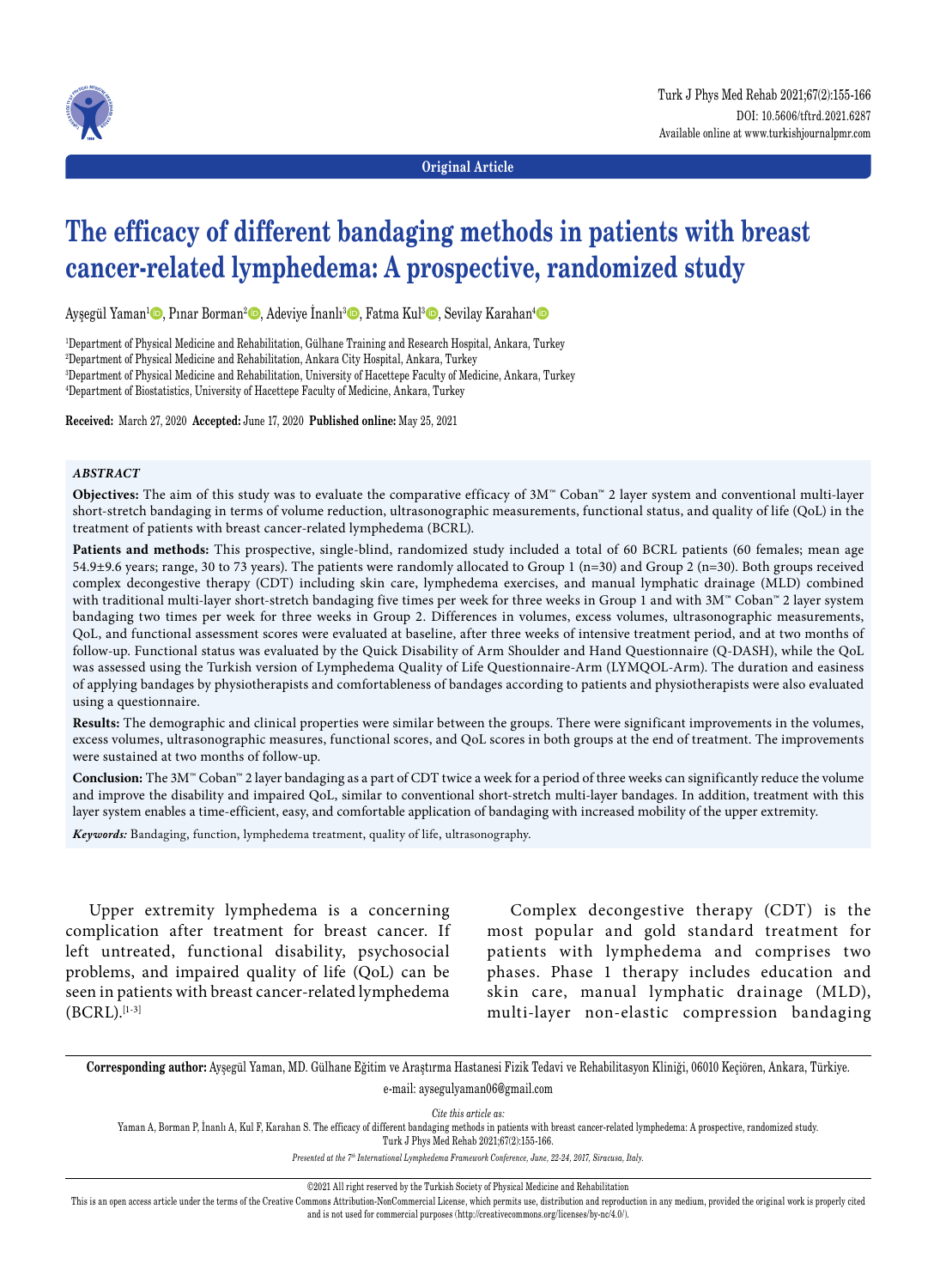and exercises, while phase 2 therapy comprises skin care and exercise in addition to self-massage and pressure garments.<sup>[4,5]</sup> Compression of the extremity by bandaging is essential in the treatment of lymphedema.[6-8] Compression in the intensive phase of CDT is not standardized, but generally is performed by multi-layer short-stretch bandages. The application of these conventional bandages may be time-consuming due to the multi-layer nature and short daily intervals. It may also restrict the function of the upper extremity due to the coarse and bulky contexture of the bandages.<sup>[8]</sup>

A relatively new bandaging system, 3M™ Coban™ 2 layer compression system (3M Healthcare, MN, USA), is designed to deliver sustained therapeutic compression to improve comfort, mobility, and QoL for lymphedema patients. It is a disposable, singleuse system that eliminates time and expense of washing and re-rolling bandages, while minimizing the risk associated with potential contamination. It can be performed by three- to four-day-intervals.[9,10] The materials used in the two thin layers of the system are safe for skin and were developed with unique stretch and cohesion properties to provide the ideal compression and help patients to overcome the challenges of wearing bandages during intensive therapy.[11,12] There are some previous reports indicating the effectiveness of these Coban™ bandages, but the included outcome measures, duration of effectiveness, and number of study-groups may not be convincing in the literature.<sup>[9-11]</sup>

In the present study, we aimed to evaluate the comparative efficacy of the 3M™ Coban™ 2 layer bandaging and conventional multi-layer short-stretch bandaging in phase 1 CDT of BCRL patients in terms of volume reduction, ultrasonographic measurements, functional status, and QoL in both short- and long-term.

# **PATIENTS AND METHODS**

This prospective, single-blind, randomized study was conducted at Hacettepe University Medical School Department of Physical Medicine and Rehabilitation between September 2015 and December 2016. A total of 200 BCRL patients who were referred to lymphedema unit were evaluated according to the eligibility criteria. *Inclusion criteria were as follows:* age between 18 and 65 years; having unilateral breast cancer surgery; having volume difference between the affected and unaffected upper extremities of 20 to 40% (Stage 2 lymphedema); having completed chemotherapy and/or radiation therapy; being compliant and fully attended to the intensive CDT sessions including skin care, MLD, bandaging (conventional or Coban™ 2 layer) and lymphedema exercises for three weeks, and follow-up at two months. *Exclusion criteria were as follows:* having edema before breast cancer treatment; having a history of contralateral breast cancer; medical history comprising other causes of lymphedema; having recurrence or metastasis of breast cancer; having a contraindication for CDT (i.e., renal insufficiency, congestive heart failure, infection, thrombosis, thyroid or abdominal disease, or severe vascular disease); having prior therapy for lymphedema; not being compliant to self-massage and pressure garments in the second phase of CDT. Of all patients, 77 were found to be eligible for the study. However, 11 patients did not agree to take part in the study due to different reasons (i.e., transportation difficulties, not being able to afford the costs of bandages and/or pressure garments, or time inconvenience), one patient developed a carcinoma in the opposite breast, three patients did not comply to the components of the second phase of CDT (incompliance to self-MLD, exercises and/or pressure garments), and two patients did not attend to the second-month follow-up visit. Finally, 60 patients (60 females; mean age 54.9±9.6

years; range, 30 to 73 years) were included in the study. The study flow chart is shown in Figure 1. A written informed consent was obtained from each patient. The study protocol was approved by the Ethics Committee of Non-invasive Clinical Research of Hacettepe University Medical School (No. GO 15/128-09). The study was conducted in accordance with the principles of the Declaration of Helsinki.

Demographic and clinical characteristics of the patients including age, sex, body mass index (BMI), education status, marital status, occupation, regular exercise habit, hand dominancy, and lesion site were recorded. Breast cancer treatments, type of surgery, histopathological diagnosis, cancer stage, adjuvant treatments such as radiation therapy, chemotherapy, or hormonal therapy were noted in all patients. Lymphedema characteristics including duration of lymphedema, initial limb site (proximal, distal), positivity of Stemmer's sign were assessed. The severity of lymphedema is graded using the scale from the International Society of Lymphology (ISL).[13]

## **Measurements**

The presence of lymphedema was assessed by inter-limb volume difference based on the serial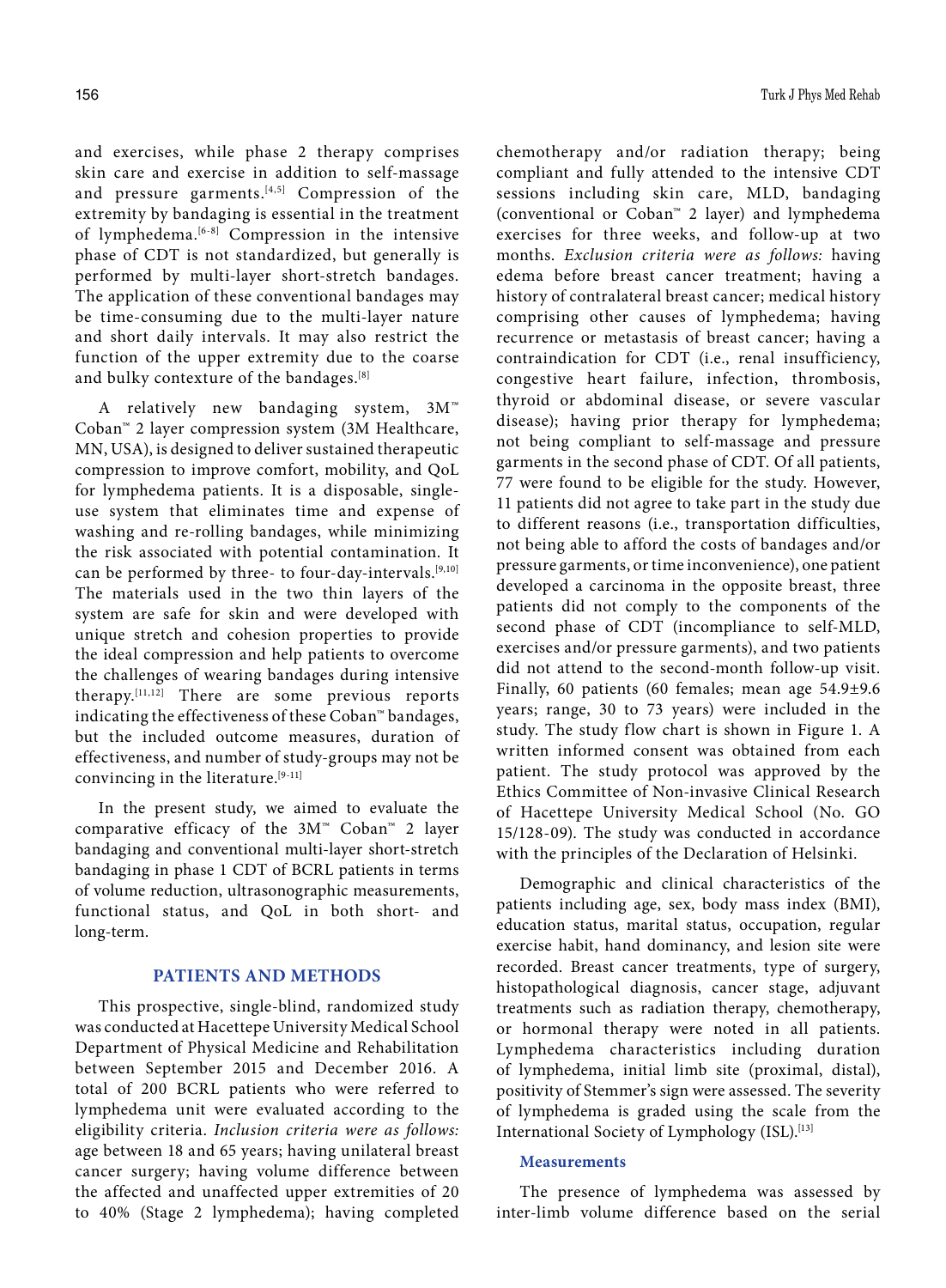circumferential measurements in both affected and non-affected extremities. The clinical diagnosis of BCRL was defined as an inter-limb difference of >10% in volume or excess volume between the affected and non-affected limbs.[13,14] The patients with a volume difference of 20 to 40% (Grade 2) were included in the study.

Circumferential measurements were performed by a standard 1-cm retractable tape, starting at the level of ulnar styloid, at 4-cm intervals along the arms and converted to an approximate arm volume by simplified truncated cone formula.[15,16] The excess percentage limb volume was expressed in a percentage reduction in edema of the affected limb, which was calculated using standard methods.[16] Excess limb volume represented the difference between both limbs and was expressed in mL. Each patient was assessed by a single researcher who was blinded to the group allocation.

The ultrasonographic measurements included measurements of skin and subcutis/soft tissue thickness of the affected upper extremities. A 5 to 12-MHz linear array probe (LOGIQ P5, GE Medical Systems, IL, USA) was used to obtain cross-sectional images of the skin and soft tissue thickness (subcutis) at three standardized points as follows: *(i)* elbow, the mid-point between the medial and lateral epicondyles; *(ii)* proximal, 10-cm proximal to the elbow point along the line of the humerus and the bicipital groove between the mid-point of the medial and lateral epicondyles; and *(iii)* distal, 10-cm distal to the elbow point along the line of the radial and ulnar styloid processes between the mid-point of the medial and lateral epicondyles.<sup>[17,18]</sup> All of the ultrasonographic measurements were performed by a single blinded researcher.

Functional disability of the affected extremity was evaluated by the Turkish version of the Quick



**Figure 1.** Study flowchart.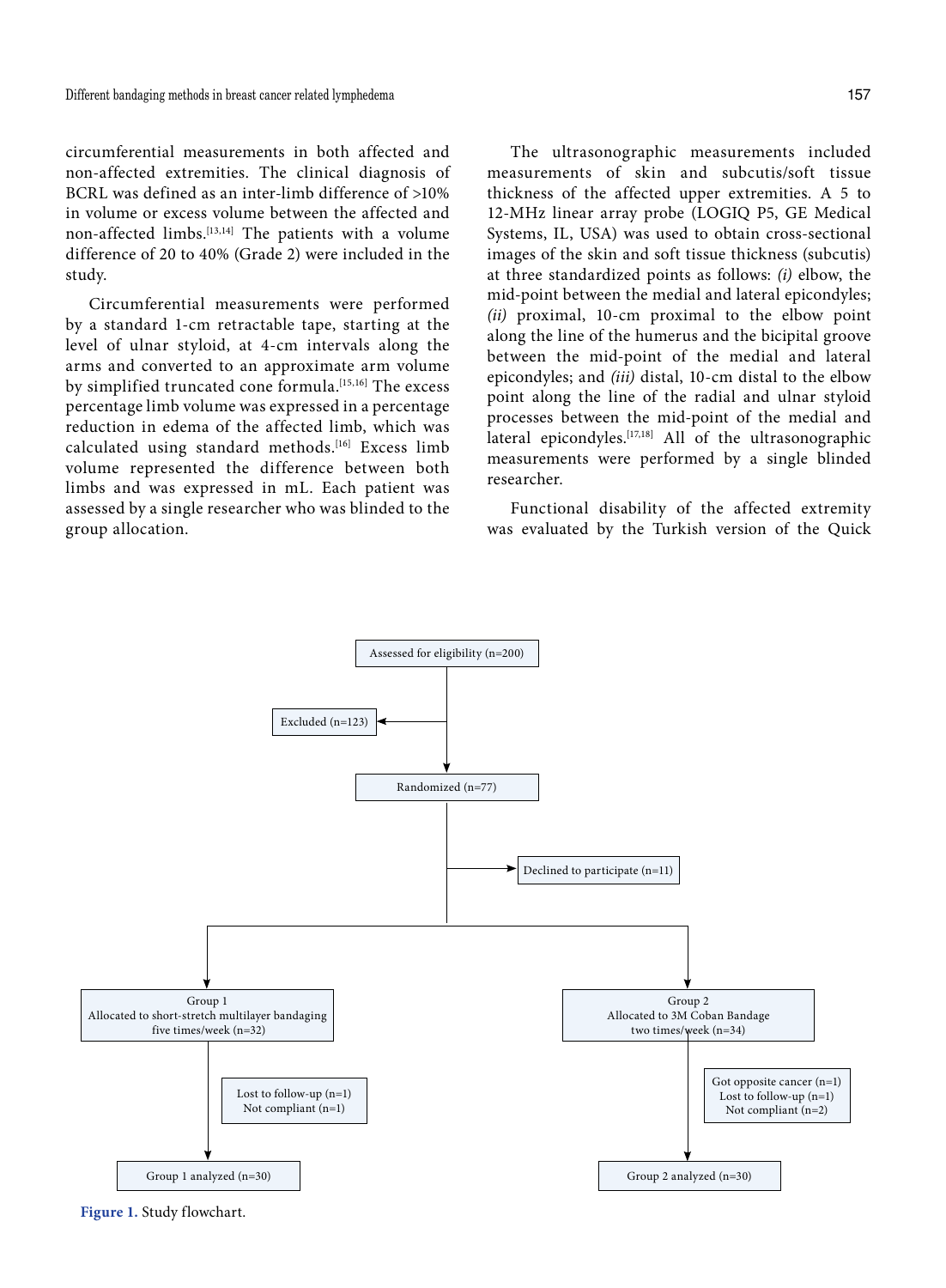Disability of Arm, Shoulder and Hand Questionnaire (Q-DASH).[19,20] The QoL was assessed by the Turkish version of Lymphedema Quality of Life Questionnaire-Arm (LYMQOL-Arm).<sup>[21]</sup> It consists of four domains (function, appearance, symptoms, and mood) with 28 items. Each item receives a score between 1 and 4, and higher scores indicate a worse QoL. Also, there is an overall QoL rating which was scored between 0 and  $10^{[21,22]}$ 

# **Randomization and assignment to groups**

Randomization was performed using the sealed envelope technique. All patients were randomly allocated to Group 1 (n=30, skin care, MLD, traditional multi-layer short-stretch bandaging five times per week and lymphedema exercises) or to Group 2 (n=30, skin care, MLD, and 3M™ Coban™ 2 layer system two times per week for three weeks and lymphedema exercises).

## **Interventions**

## *Complex decongestive therapy*

All patients were educated for skin care and maintenance of healthy body weight and delivered a written brochure for general advices in the first visit by the same lymphedema therapist. The patients received MLD for a period of 45-min according to the Vodder technique[23,24] by the same experienced and certified physiotherapist.



**Figure 2.** Images of patients with **(a)** Coban<sup>TM</sup> bandage, **(b)** multi-layer conventional bandage, and **(c)** pressure garment.

After the MLD, Group 1 received non-elastic, short-stretch, multi-layer bandages which were applied and changed daily, except for weekends. Multi-layer compression bandages were applied such that the most compression was at the distal parts and the compression decreased gradually moving to proximal sites.[25] Group 2 received Coban™ 2 layer bandaging in which the first soft foam layer was applied directly to the skin without any tension and the second contracting and compressing layer was performed with full stretch.<sup>[26]</sup> The conventional and Coban™ 2 layer bandages were applied by the same physiotherapists. The images of patients with different bandage types are shown in Figure 2. All patients received 20-min individualized active exercise program after bandaging under the supervision of the same experienced physiotherapists. The exercises included abdominal breathing exercise, neck and shoulder stretching, pumping and non-isometric strengthening of arm-muscles to facilitate lymphatic flow and improve strength and range of motion.<sup>[27]</sup>

## *Maintenance phase*

After the intensive CDT period, all patients were prescribed pressure garments with CCL2 pressure and instructed to wear the garment daily (removed at night) and to perform self-MLD and self-exercises for 20 min at least three times per week and delivered printed materials for self-management. The compliance to the second phase of CDT was measured with a questionnaire evaluating interval and duration of self-MLD and self-exercises, as well as duration of wearing pressure garments for all patients.<sup>[28]</sup> The participants were asked to report how often they completed the self-care modalities (i.e., wearing pressure garment, self-MLD, and self-exercises) at the frequency recommended by the clinicians. Four adherence intervals were provided: less than 25% of the time (not very), 25 to 49% of the time (moderate), 50 to 74% of the time (high), and more than or equal to 75% of the time (extremely high).

#### **Outcome measures**

The primary outcome measures were defined as extremity excess volumes and percent changes of excess volumes. The secondary outcomes were improvement in QoL, functional status scores, and ultrasonographic measurements, which were evaluated at baseline, after three weeks of intensive treatment period, and at two months of follow-up in all patients.

The duration and easiness of applying the bandages by physiotherapists, and comfortableness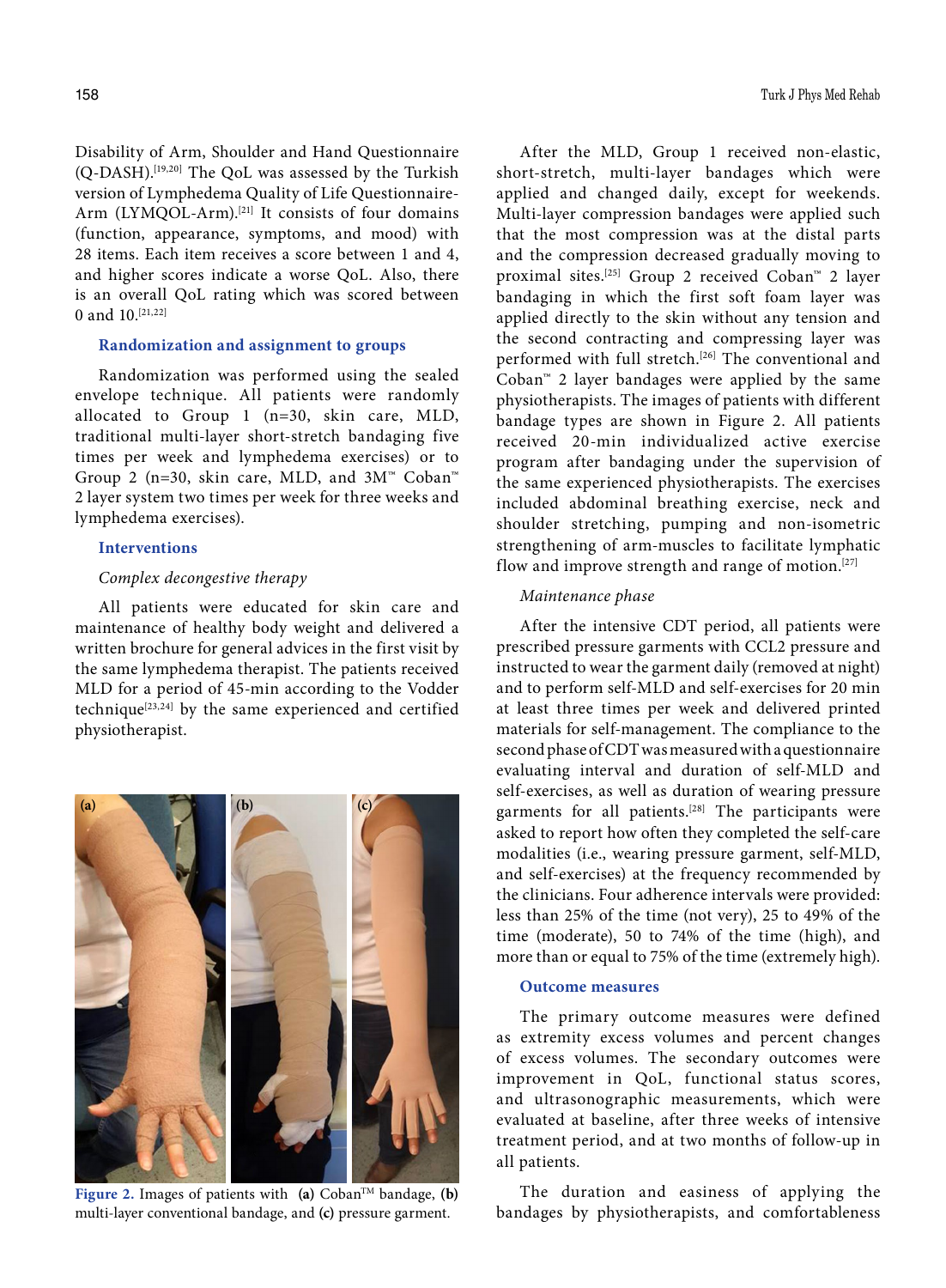of the bandages for the patients were also evaluated using a questionnaire which consisted of six questions with a rating scale of 0-10 applied at the first and third weeks of treatment: 1-comfort of the bandage, 2-ability to wear clothes, 3-ability to bend arm, 4-appearance, 5-easiness of application for patients, and 6-overall view on product. The physiotherapists and patients replied applicable questions. The list of questions included in the survey was generated based on the published literature and consultation with experienced lymphedema specialists familiar to both types of bandages.[9,10,29]

## **Statistical analysis**

The sample size was calculated using the G\*Power for Windows version 3.1.9.2 (Heinrich-Heine-Universität Düsseldorf, Düsseldorf, Germany) and was based on the change in lymphedema as indicated by volume. With an effect size of 0.81, the statistical power and statistical level of significance for the study were set at 0.8 and 0.05, respectively. The sample size for each group was determined as 25 with a power of 80% and 5% error margin.

Statistical analysis was performed using the IBM SPSS version 22.0 software (IBM Corp., Armonk, NY, USA). Descriptive data were presented in mean ± standard deviation (SD) or median (min-max) for continuous variables or in number and percentage for categorical variables. The chi-square or Fisher's exact tests were used for the difference of categorical variables between the groups. The Kolmogorov-Smirnov and Levene's tests were used to indicate normal distribution and homogeneity of the variance, respectively. The differences between numerical variables of two independent groups were assessed by the independent samples t-test or Mann-Whitney U test. The Wilcoxon test was carried out to assess differences between the patient and therapist evaluations before and after treatment. Repeated measurements of outcome variables were analyzed using the variance analysis. The pairwise comparisons were made using the Bonferroni test. A *p* value of <0.05 was considered statistically significant.

## **RESULTS**

Baseline demographic and clinical characteristics and lymphedema features of the patients are shown in Table 1. Most of the patients were overweight and the mean BMI was 31.22 kg/m². In both

groups, the majority of the patients were married and housewives. Approximately half of the patients graduated from a high school or university. For breast cancer treatments, the most common type of surgery was modified radical mastectomy and the majority of the patients were treated with chemotherapy and radiation therapy. There was no statistically significant difference in demographic and clinical characteristics between the groups. Regarding lymphedema, 53.3% of the patients had their dominant side affected by lymphedema which was developed after a median of 11 months from surgery. The median duration of lymphedema was 24 months. All participants had Grade 2 lymphedema according to the ISL staging. The mean inter-limb volume difference among women with lymphedema was 28.26% at baseline.

The difference in volumes and excess volumes which were evaluated at baseline, after treatment, and two months after treatment is presented in Table 2 and Figure 3. At baseline evaluation, there were no significant differences between the study groups in terms of volumes and percentage excess volumes. When the volumetric measurements of affected extremities were compared between the patient groups for all times, there was no statistically significant difference (p>0.05). In terms of the percentage excess volumes, the improvements were similar between the groups.

The Q-DASH scores of the patients which indicate functional status of the upper limb, are shown in Table-2. The baseline scores of Q-DASH were similar between the groups. Both groups had improved functional scores at the end of treatment period, although there was a statistically significant improvement in Group 1.

The baseline QoL scores as assessed by the LYMQOL-Arm were statistically similar between the groups. There were significant improvements in all subgroups of the LYMQOL-Arm for both patient groups after treatment. The improvement sustained at two months of follow-up in both groups (Table 3).

The ultrasonographic measurements which were performed at baseline, after treatment, and at two months are shown in Table 4. The subcutaneous thickness scores in all prespecified time points and the proximal and distal limb skin thickness scores decreased after treatment in both groups and these improvements were sustained up to two months.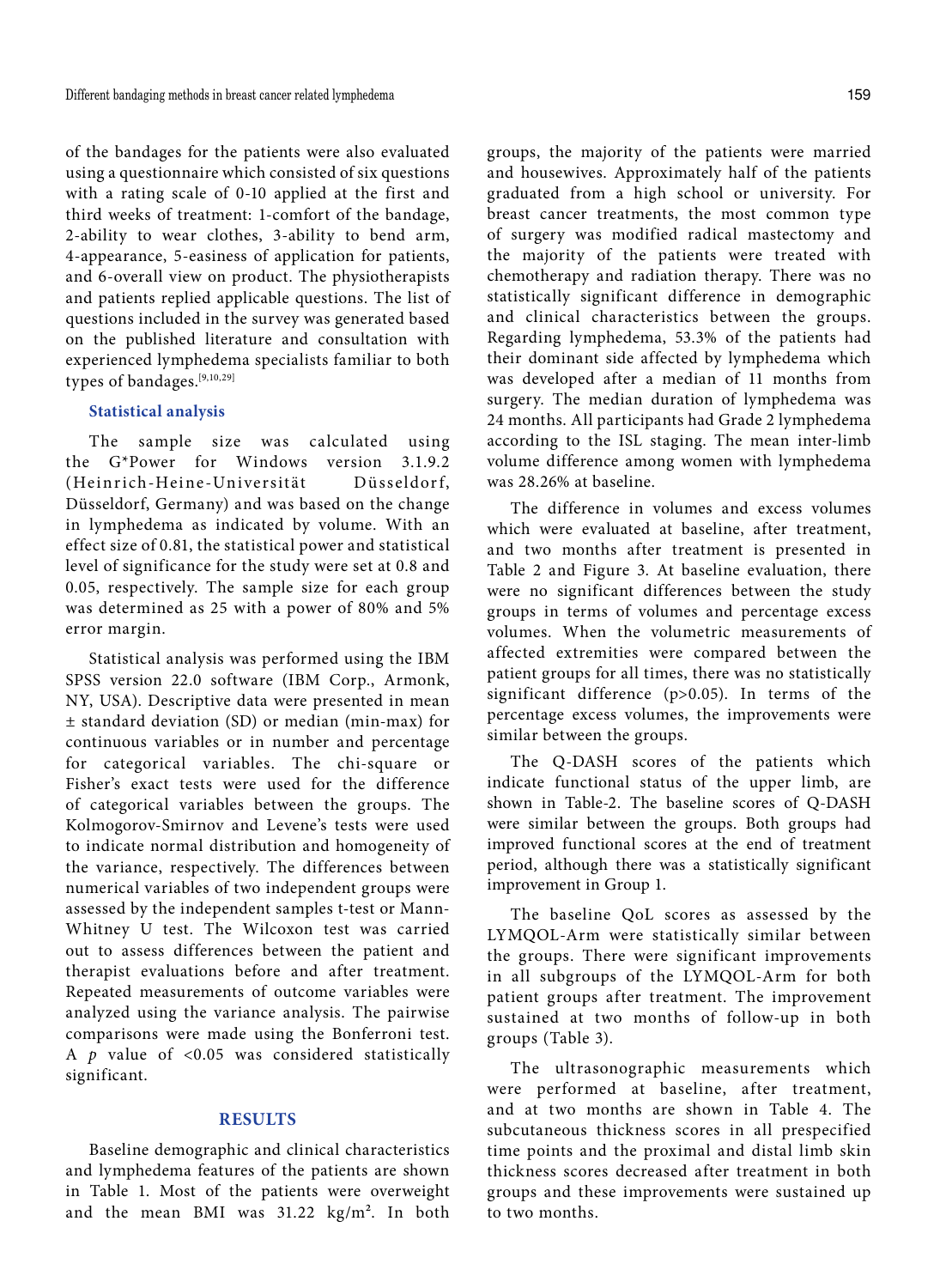According to the physiotherapists, there was no significant difference between the two groups in terms of the easiness of application. The duration of bandage application for the Coban™ 2 layer

group was shorter than that for short-stretch bandaging group. The Coban™ bandages were more comfortable and better in overall and in appearance than the conventional bandages. The scores of the

| <b>TABLE 1</b><br>Baseline demographic, clinical and lymphedema characteristics of patients |                  |                  |                |                 |                  |                  |                |        |                  |
|---------------------------------------------------------------------------------------------|------------------|------------------|----------------|-----------------|------------------|------------------|----------------|--------|------------------|
|                                                                                             | Group $1(n=30)$  |                  |                | Group $2(n=30)$ |                  |                  |                |        |                  |
|                                                                                             | $\mathbf n$      | $\%$             | Mean±SD        | Median          | $\mathbf n$      | $\%$             | Mean±SD        | Median | $\boldsymbol{p}$ |
| Age (year)                                                                                  |                  |                  | $54.3 \pm 9.3$ |                 |                  |                  | 55.4±10        |        | 0.642            |
| Body mass index (kg/m <sup>2</sup> )                                                        |                  |                  | $30.9 \pm 5.0$ |                 |                  |                  | $31.6 \pm 5.5$ |        | 0.616            |
| Education                                                                                   |                  |                  |                |                 |                  |                  |                |        | 0.184            |
| Illiterate                                                                                  | $\mathbf{0}$     | $\boldsymbol{0}$ |                |                 | $\boldsymbol{0}$ | $\boldsymbol{0}$ |                |        |                  |
| Primary school                                                                              | 15               | 50               |                |                 | 12               | 40               |                |        |                  |
| High school                                                                                 | $10\,$           | 33.3             |                |                 | $\overline{7}$   | 23.3             |                |        |                  |
| University                                                                                  | 5                | 16.7             |                |                 | 11               | 36.7             |                |        |                  |
| Marital status                                                                              |                  |                  |                |                 |                  |                  |                |        | 0.359            |
| Married                                                                                     | 27               | 90               |                |                 | 23               | 76.7             |                |        |                  |
| Single                                                                                      | $\overline{2}$   | 6.7              |                |                 | $\boldsymbol{4}$ | 13.3             |                |        |                  |
| Widow                                                                                       | $\mathbf{1}$     | 3.3              |                |                 | 3                | 10               |                |        |                  |
|                                                                                             |                  |                  |                |                 |                  |                  |                |        | 0.962            |
| Occupation<br>Housewife                                                                     | 17               | 56.7             |                |                 | 16               | 53.3             |                |        |                  |
| Worker                                                                                      | $\mathbf{0}$     | $\boldsymbol{0}$ |                |                 | $\boldsymbol{0}$ | $\boldsymbol{0}$ |                |        |                  |
| Retired                                                                                     | $10\,$           | 33.3             |                |                 | 11               | 36.7             |                |        |                  |
| Officer                                                                                     | $\overline{3}$   | 10               |                |                 | $\mathfrak{Z}$   | $10\,$           |                |        |                  |
|                                                                                             |                  |                  |                |                 |                  |                  |                |        |                  |
| Hand dominance                                                                              |                  |                  |                |                 |                  |                  |                |        | $\mathbf{1}$     |
| Right                                                                                       | 29               | 96.7             |                |                 | 28               | 93.3             |                |        |                  |
| Left                                                                                        | $\mathbf{1}$     | 3.3              |                |                 | $\overline{2}$   | 6.7              |                |        |                  |
| Exercise habit                                                                              |                  |                  |                |                 |                  |                  |                |        | 0.552            |
| Yes                                                                                         | 9                | 30               |                |                 | 6                | 20               |                |        |                  |
| No                                                                                          | 21               | 70               |                |                 | 24               | 80               |                |        |                  |
|                                                                                             |                  |                  |                |                 |                  |                  |                |        |                  |
| Type of surgery                                                                             |                  |                  |                |                 |                  |                  |                |        | 0.424            |
| Modified radical mastectomy                                                                 | 28               | 93.3             |                |                 | 25               | 83.3             |                |        |                  |
| Lumpectomy                                                                                  | $\overline{c}$   | 6.7              |                |                 | $\sqrt{5}$       | 16.7             |                |        |                  |
| Breast cancer                                                                               |                  |                  |                |                 |                  |                  |                |        | 0.806            |
| Stage 1                                                                                     | 3                | 10               |                |                 | $\overline{2}$   | 6.7              |                |        |                  |
| Stage 2                                                                                     | 18               | 60               |                |                 | $17\,$           | 56.7             |                |        |                  |
| Stage 3                                                                                     | 9                | $30\,$           |                |                 | 11               | 36.7             |                |        |                  |
|                                                                                             |                  |                  |                |                 |                  |                  |                |        |                  |
| Histopathologic diagnosis                                                                   |                  |                  |                |                 |                  |                  |                |        | 0.049            |
| Infiltrative ductal                                                                         | 25               | 83.3             |                |                 | 20               | 66.7             |                |        |                  |
| Infiltrative lobular                                                                        | $\sqrt{2}$       | 6.7              |                |                 | 6                | 20               |                |        |                  |
| $Mix (ductal + lobular)$                                                                    | 3                | 10               |                |                 | $\mathbf{1}$     | 3.3              |                |        |                  |
| Other                                                                                       | $\boldsymbol{0}$ | $\boldsymbol{0}$ |                |                 | 3                | $10\,$           |                |        |                  |
| Adjuvant therapies                                                                          |                  |                  |                |                 |                  |                  |                |        |                  |
| Chemotherapy positive                                                                       | 28               | 93.3             |                |                 | 27               | 90               |                |        | 1.000            |
| Radiotherapy positive                                                                       | 24               | 80               |                |                 | 24               | 80               |                |        | 1.000            |
| Hormonotherapy positive                                                                     | 23               | 76.7             |                |                 | 22               | 75.9             |                |        | 1.000            |
| Duration of lymphedema (month)                                                              |                  |                  | $37.3 + 33.71$ | 36              |                  |                  | $34.2 + 36.3$  | 18     | 0.543            |
| Dominant side involvement                                                                   | 16               | 53.3             |                |                 | 16               | 53.3             |                |        | 1.000            |
|                                                                                             |                  |                  |                |                 |                  |                  |                |        |                  |
| Stemmer sign                                                                                |                  |                  |                |                 |                  |                  |                |        | 0.188            |
| Positive                                                                                    | 21               | 70               |                |                 | 15               | 50               |                |        |                  |
| Negative                                                                                    | 9                | $30\,$           |                |                 | 15               | 50               |                |        |                  |
| SD: Standard deviation.                                                                     |                  |                  |                |                 |                  |                  |                |        |                  |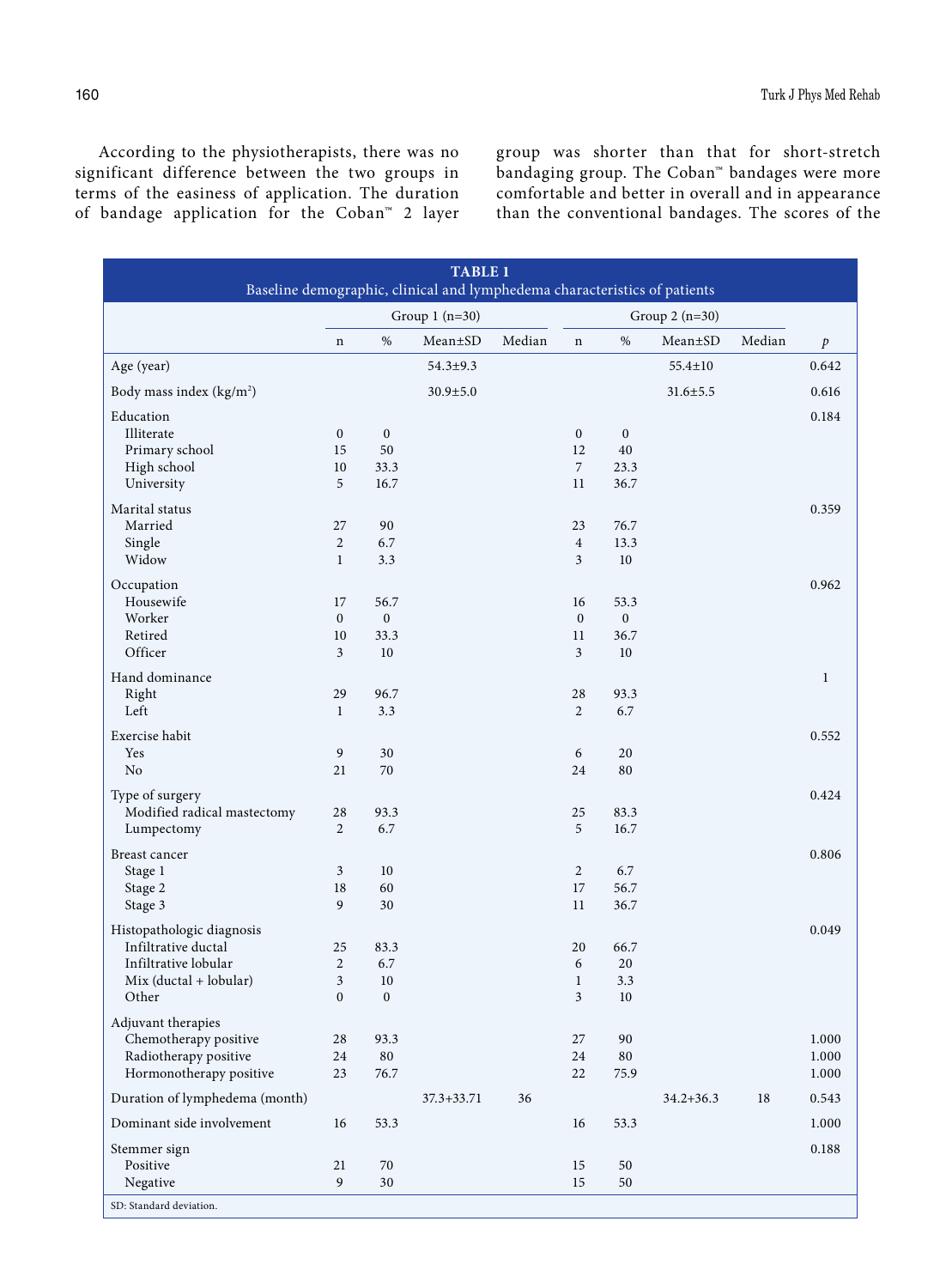| <b>TABLE 2</b><br>Volumes, excess volumes, and Q-DASH scores at prespecified time points |                  |                 |                     |                      |  |  |
|------------------------------------------------------------------------------------------|------------------|-----------------|---------------------|----------------------|--|--|
|                                                                                          | Before treatment | After treatment | $2nd$ month control | Intra-group          |  |  |
|                                                                                          | $Mean \pm SD$    | $Mean \pm SD$   | $Mean \pm SD$       | $\mathcal{P}$        |  |  |
| Volumes $\text{cm}^3$ )                                                                  |                  |                 |                     | $0.000^a$            |  |  |
| Group 1                                                                                  | $3070 \pm 538$   | $2795 + 468.9$  | $2877+526.5$        | 0.000 <sup>b</sup>   |  |  |
| Group 2                                                                                  | $3139 + 715.1$   | $2900+623.5$    | $3056 + 712.3$      | 0.103c               |  |  |
| P value between groups                                                                   | 0.673            | 0.465           | 0.273               | 0.000 <sup>d</sup>   |  |  |
|                                                                                          |                  |                 |                     | $0.096^{\circ}$      |  |  |
|                                                                                          |                  |                 |                     | $0.000$ <sup>f</sup> |  |  |
| Excess volume (%)                                                                        |                  |                 |                     | $0.000$ <sup>a</sup> |  |  |
| Group 1                                                                                  | $28 \pm 6.4$     | $17.0 \pm 6.1$  | $19.7 \pm 7.8$      | 0.000 <sup>b</sup>   |  |  |
| Group 2                                                                                  | $28.5 \pm 6.0$   | $18.6 \pm 6.0$  | $22.9 + 7.4$        | 0.045c               |  |  |
| P value between groups                                                                   | 0.748            | 0.301           | 0.110               | 0.000 <sup>d</sup>   |  |  |
|                                                                                          |                  |                 |                     | 0.000e               |  |  |
|                                                                                          |                  |                 |                     | $0.001$ <sup>f</sup> |  |  |
| Q-DASH                                                                                   |                  |                 |                     | $0.391$ <sup>a</sup> |  |  |
| Group 1                                                                                  | $48.0 \pm 21.7$  | $43.4 \pm 20.6$ | $39.9 \pm 18.9$     | 0.030 <sup>b</sup>   |  |  |
| Group 2                                                                                  | $45.5 \pm 19.5$  | $43.5 \pm 23.4$ | $40.3 \pm 21.7$     | 0.472c               |  |  |
| P value between groups                                                                   | 0.641            | 0.989           | 0.931               | 1 <sup>d</sup>       |  |  |
|                                                                                          |                  |                 |                     | 0.289e               |  |  |
|                                                                                          |                  |                 |                     | $0.617$ <sup>f</sup> |  |  |

SD: Standard deviation; Q-DASH: Quick-Disability-of-Arm-Shoulder-and-Hand Questionnaire; <sup>a</sup>: Before and after treatment for Group 1; <sup>b</sup>: Before treatment and control for Group 1; <sup>c</sup>: After treatment and control for Group 1; <sup>d</sup>: Before and after treatment for Group 2; <sup>e</sup>: Before treatment and control<br>for Group 2; <sup>t</sup>: After treatment and control for Group 2

| <b>TABLE 3</b><br>Lymphedema Quality of Life-Arm scores                                                                                                       |                  |                 |                     |                      |  |
|---------------------------------------------------------------------------------------------------------------------------------------------------------------|------------------|-----------------|---------------------|----------------------|--|
|                                                                                                                                                               | Before treatment | After treatment | $2nd$ month control | Intra-group          |  |
|                                                                                                                                                               | $Mean \pm SD$    | $Mean \pm SD$   | $Mean \pm SD$       | $\mathcal{P}$        |  |
| Function                                                                                                                                                      |                  |                 |                     |                      |  |
| Group 1                                                                                                                                                       | $2.1 \pm 0.7$    | $1.6 \pm 0.7$   | $1.7 + 0.6$         | $0.000$ <sup>a</sup> |  |
| Group 2                                                                                                                                                       | $2.1 \pm 0.7$    | $1.7 + 0.5$     | $1.7 + 0.6$         | 0.000 <sup>b</sup>   |  |
| P value between groups                                                                                                                                        | 0.906            | 0.253           | 0.313               |                      |  |
| Appearance                                                                                                                                                    |                  |                 |                     |                      |  |
| Group 1                                                                                                                                                       | $2.6 \pm 0.9$    | $1.8 + 0.7$     | $2.0 \pm 0.8$       | $0.000$ <sup>a</sup> |  |
| Group 2                                                                                                                                                       | $2.4 + 0.9$      | $1.8 + 0.6$     | $1.9 + 0.7$         | 0.000 <sup>b</sup>   |  |
| P value between groups                                                                                                                                        | 0.358            | 0.660           | 0.917               |                      |  |
| Symptom                                                                                                                                                       |                  |                 |                     |                      |  |
| Group 1                                                                                                                                                       | $2.2 \pm 0.8$    | $1.7 + 0.7$     | $1.8 + 0.6$         | $0.000$ <sup>a</sup> |  |
| Group 2                                                                                                                                                       | $2.3 + 0.7$      | $1.9 + 0.6$     | $1.9 + 0.6$         | 0.000 <sup>b</sup>   |  |
| P value between groups                                                                                                                                        | 0.533            | 0.184           | 0.281               |                      |  |
| Emotion                                                                                                                                                       |                  |                 |                     |                      |  |
| Group 1                                                                                                                                                       | $2.0 + 0.7$      | $1.6 + 0.5$     | $1.6 + 0.5$         | $0.000^a$            |  |
| Group 2                                                                                                                                                       | $2.2 \pm 0.8$    | $1.6 \pm 0.5$   | $1.8 + 0.7$         | 0.000 <sup>b</sup>   |  |
| P value between groups                                                                                                                                        | 0.229            | 0.917           | 0.341               |                      |  |
| Overall                                                                                                                                                       |                  |                 |                     |                      |  |
| Group 1                                                                                                                                                       | $5.7 + 2.0$      | $7.8 \pm 1.3$   | $7.3 + 1.6$         | $0.000$ <sup>a</sup> |  |
| Group 2                                                                                                                                                       | $5.0 \pm 2.2$    | $7.5 \pm 1.3$   | $6.6 \pm 1.8$       | 0.000 <sup>b</sup>   |  |
| P value between groups                                                                                                                                        | 0.187            | 0.386           | 0.141               |                      |  |
| SD: Standard deviation; <sup>a</sup> : Before and after treatment and control for Group 1; <sup>b</sup> : Before and after treatment and control for Group 2. |                  |                 |                     |                      |  |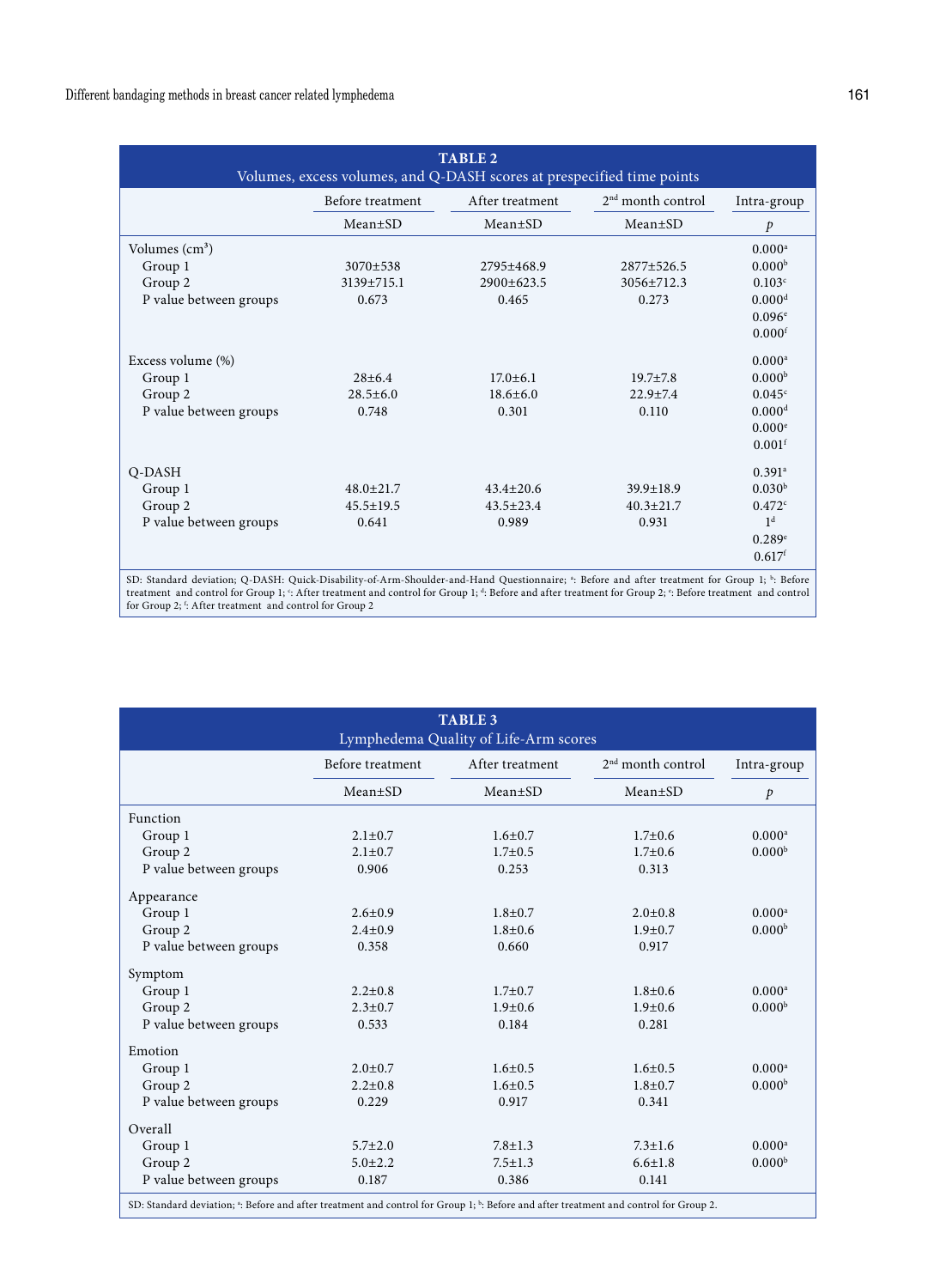

**Figure 3.** The changes in **(a)** volumes and **(b)** excess volumes recorded at baseline, after three weeks and at two months in conventional bandage (black line) and Coban™ bandage (grey line) groups.

| Ultrasonographic measurements of skin and subcutaneous thickness in affected extremities of both groups at<br>prespecified time points |                  |                 |                               |                      |  |
|----------------------------------------------------------------------------------------------------------------------------------------|------------------|-----------------|-------------------------------|----------------------|--|
|                                                                                                                                        | Before treatment | After treatment | 2 <sup>nd</sup> month control | Intra-group          |  |
|                                                                                                                                        | $Mean \pm SD$    | Mean±SD         | Mean±SD                       | $\mathcal{P}$        |  |
| Skin thickness                                                                                                                         |                  |                 |                               | 1 <sup>a</sup>       |  |
| Elbow point                                                                                                                            |                  |                 |                               | $0.585^{b}$          |  |
| Group 1                                                                                                                                | $0.1 \pm 0.0$    | $0.1 \pm 0.0$   | $0.1 + 0.0$                   | 0.1 <sup>c</sup>     |  |
| Group 2                                                                                                                                | $0.1 \pm 0.0$    | $0.1 + 0.0$     | $0.1 \pm 0.0$                 | 1 <sup>d</sup>       |  |
| P value between groups                                                                                                                 | 0.739            | 0.825           | 0.740                         | $0.715^{\circ}$      |  |
|                                                                                                                                        |                  |                 |                               | $0.924$ <sup>f</sup> |  |
| Proximal                                                                                                                               |                  |                 |                               | 0.002 <sup>a</sup>   |  |
| Group 1                                                                                                                                | $0.2 \pm 0.1$    | $0.2 \pm 0.0$   | $0.2 \pm 0.0$                 | $0.014^{b}$          |  |
| Group 2                                                                                                                                | $0.2 \pm 0.1$    | $0.2 \pm 0.0$   | $0.2 \pm 0.0$                 | 0.957c               |  |
| P value between groups                                                                                                                 | 0.533            | 0.196           | 0.201                         | 0.016 <sup>d</sup>   |  |
|                                                                                                                                        |                  |                 |                               | $0.163^e$            |  |
|                                                                                                                                        |                  |                 |                               | $0.522$ <sup>f</sup> |  |
| Distal                                                                                                                                 |                  |                 |                               | $0.045^a$            |  |
| Group 1                                                                                                                                | $0.2 \pm 0.0$    | $0.2{\pm}0.0$   | $0.2 \pm 0.0$                 | 0.504 <sup>b</sup>   |  |
| Group 2                                                                                                                                | $0.2 \pm 0.1$    | $0.2 \pm 0.1$   | $0.2 \pm 0.1$                 | 0.821c               |  |
|                                                                                                                                        | 0.904            | 0.824           | 0.899                         | 0.033 <sup>d</sup>   |  |
| P value between groups                                                                                                                 |                  |                 |                               | 1 <sup>e</sup>       |  |
|                                                                                                                                        |                  |                 |                               | $0.308^{\rm f}$      |  |
|                                                                                                                                        |                  |                 |                               |                      |  |
| Subcutaneous tissue thickness                                                                                                          |                  |                 |                               | 0.002 <sup>a</sup>   |  |
| Elbow point                                                                                                                            |                  |                 |                               | 0.000 <sup>b</sup>   |  |
| Group 1                                                                                                                                | $0.5 \pm 0.3$    | $0.4 + 0.2$     | $0.3 \pm 0.1$                 | 0.158c               |  |
| Group 2                                                                                                                                | $0.5 \pm 0.2$    | $0.3 \pm 0.2$   | $0.3 \pm 0.2$                 | 0.000 <sup>d</sup>   |  |
| P value between groups                                                                                                                 | 0.506            | 0.791           | 0.828                         | 0.000e               |  |
|                                                                                                                                        |                  |                 |                               | 0.256 <sup>f</sup>   |  |
| Proximal                                                                                                                               |                  |                 |                               | $0.000$ <sup>a</sup> |  |
| Group 1                                                                                                                                | $1.8 + 0.6$      | $1.4 \pm 0.6$   | $1.4 \pm 0.5$                 | 0.000 <sup>b</sup>   |  |
| Group 2                                                                                                                                | $1.8 + 0.6$      | $1.4 \pm 0.5$   | $1.4 \pm 0.6$                 | 1 <sup>c</sup>       |  |
| P value between groups                                                                                                                 | 0.997            | 0.983           | 0.654                         | $0.000$ <sup>d</sup> |  |
|                                                                                                                                        |                  |                 |                               | $0.000$ <sup>e</sup> |  |
|                                                                                                                                        |                  |                 |                               | $0.600$ <sup>f</sup> |  |
| Distal                                                                                                                                 |                  |                 |                               | $0.000$ <sup>a</sup> |  |
| Group 1                                                                                                                                | $1.5 \pm 0.4$    | $1.3 \pm 0.4$   | $1.3 \pm 0.4$                 | 0.007 <sup>b</sup>   |  |
| Group 2                                                                                                                                | $1.6 \pm 0.5$    | $1.2 \pm 0.4$   | $1.3 \pm 0.5$                 | $0.520$ <sup>c</sup> |  |
| P value between groups                                                                                                                 | 0.498            | 0.966           | 0.795                         | 0.000 <sup>d</sup>   |  |
|                                                                                                                                        |                  |                 |                               | 0.000 <sup>e</sup>   |  |
|                                                                                                                                        |                  |                 |                               | 1 <sup>f</sup>       |  |

SD: Standard deviation; \*: Before and after treatment for Group 1; <sup>ь</sup>: Before treatment and control for Group 1; <sup>c</sup>: After treatment and control for Group 1; <sup>4</sup><br>and after treatment for Group 2; <sup>e</sup>: Before treatment : Before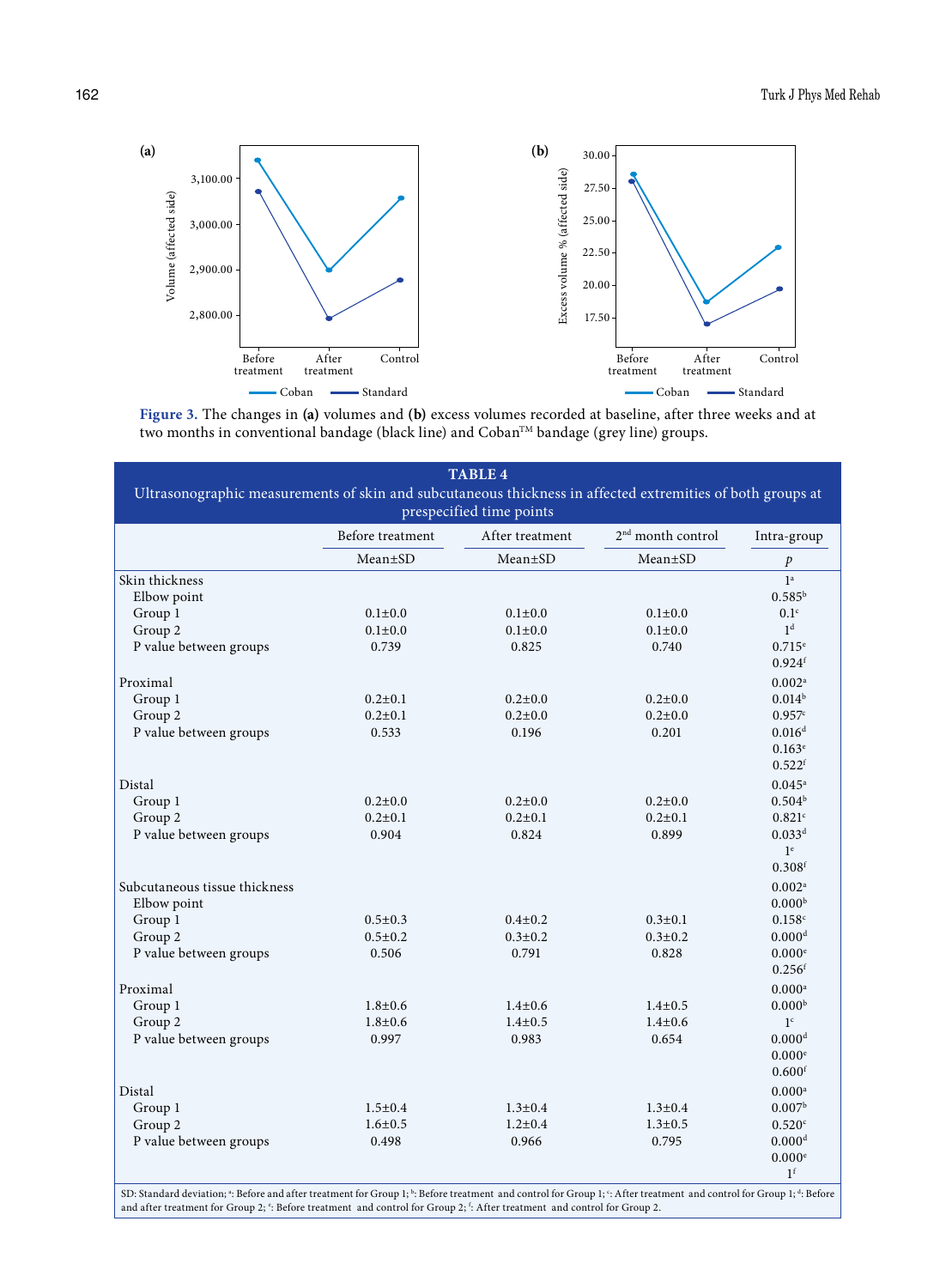# **TABLE 5** Scores (0-10) of the questions evaluating duration and easiness of applying bandages and comfortableness of bandages

|                                 | First week     | Third week    |  |
|---------------------------------|----------------|---------------|--|
|                                 | $Mean \pm SD$  | $Mean \pm SD$ |  |
| Comfort of the bandage          |                |               |  |
| Group 1                         | $4.9 + 2.0$    | $3.8 \pm 1.9$ |  |
| Group 2                         | $3.1 \pm 2.1$  | $2.7 \pm 2.2$ |  |
| P value                         | 0.001          | 0.088         |  |
| Ability to wear clothes         |                |               |  |
| Group 1                         | $5.6 \pm 1.8$  | $5.1 \pm 2.0$ |  |
| Group 2                         | $4.4 \pm 1.9$  | $4.1 \pm 1.9$ |  |
| P value                         | 0.013          | 0.102         |  |
| Ability to bend arm             |                |               |  |
| Group 1                         | $5.2 \pm 2.5$  | $4.4 \pm 2.4$ |  |
| Group 2                         | $4.3 + 1.8$    | $3.8 + 1.9$   |  |
| P value                         | 0.060          | 0.358         |  |
| Appearance                      |                |               |  |
| Group 1                         | 6±2.8          | $5.6 \pm 2.6$ |  |
| Group 2                         | $3.8 \pm 2.4$  | $3.9 \pm 2.3$ |  |
| P value                         | 0.002          | 0.007         |  |
| Overall view on product         |                |               |  |
| Group 1                         | $4.9 \pm 2.2$  | $4.6 \pm 2.3$ |  |
| Group 2                         | $3.4 + 2.4$    | $3.2 \pm 2.4$ |  |
| P value                         | 0.007          | 0.017         |  |
| Easiness of application for     |                |               |  |
| patients                        |                |               |  |
| Group 1                         | $4.2 \pm 2.5$  | $3.7 \pm 2.2$ |  |
| Group 2                         | $2.3 \pm 1.7$  | $2.3 \pm 1.7$ |  |
| P value                         | 0.001          | 0.004         |  |
| Easiness of application for     |                |               |  |
| physiotherapists                | $3.7 \pm 1.9$  | $3.4 \pm 2.0$ |  |
| Group 1                         | $3.6 + 2.6$    | $3.5 \pm 2.4$ |  |
| Group 2                         | 0.222          | 0.619         |  |
| P value                         |                |               |  |
| Duration of bandage application |                |               |  |
| Group 1                         | $46.4 \pm 3.2$ |               |  |
| Group 2                         | $22.8 \pm 2.4$ |               |  |
| P value                         |                | 0.000         |  |
| SD: Standard deviation.         |                |               |  |

questionnaire are shown in Table 5. According to the phase 2 self-CDT treatment results, the patient compliance was found to be high in the majority of the patients in both groups and was statistically significantly similar between the groups  $(p<0.05,$ data not shown).

No serious or irreversible complications were observed during bandaging in either group. However, mild pruritis which responded to topical agents was reported in two patients in Group 1 and in one patient in Group 2.

## **DISCUSSION**

Few studies have previously been performed to evaluate the comparative effectiveness of Coban™ bandages with conventional ones.<sup>[9-11]</sup> To the best of our knowledge, this is the first study to examine the comparative effectiveness of these different bandages in terms of different reliable outcome measures such as volume differences, functional and QoL scores, and ultrasonographic measurements in both short and long-term.

 The efficacy and safety of Coban™ 2 layer bandaging systems have been previously investigated in different patient groups with different application frequencies. The patient groups of previous comparative studies were relatively small and heterogeneous, and changes in volume were mostly calculated by the application of circumferential measurements or water displacement methods.<sup>[9-11]</sup> Moffatt et al.<sup>[10]</sup> demonstrated a high rate of volume reduction and good safety profile with the Coban™ bandages in short-term. A mean reduction of 18.7% in legs and 10.5% in arms were determined with the Coban™ bandages, while 10.9% and 8.2% volume reduction were observed in the traditional multi-layer short-stretch bandage in lower and upper extremities, respectively. Franks et al.<sup>[9]</sup> investigated the performance of  $3M^{\omega}$ Coban™ 2 layer bandages in 24 patients with upper and lower extremity lymphedema and concluded that all patients had significant reductions after threeweek treatment with the Coban™ 2 layer bandages. Of note, the patients with lower extremity lymphedema experienced greater reductions in volume than those with upper extremity lymphedema with mean percentage changes of 14.9% and 16.1%, respectively in limb volumes. In our study, both conventional and Coban™ treatment groups had comparable volume reductions (11% vs. 10%, respectively) at the end of treatment. More importantly, at two months of follow-up, the reductions in the mean percentage volumes were sustained in both groups.

In recent years, ultrasonographic measurements have been gaining popularity in lymphedema studies.[17,18,30-34] Although circumferential arm measurements are very common, these measurements cannot evaluate structural changes in subcutaneous tissue.[17,18,31,32] There are few studies regarding the use of ultrasonographic measurement in assessing the response to CDT.<sup>[32-34]</sup> Lee et al.<sup>[32]</sup> reported that the ultrasonographically determined mean soft tissue thickness significantly decreased after CDT in their patients with BCRL. Kim et al.<sup>[33]</sup> also reported a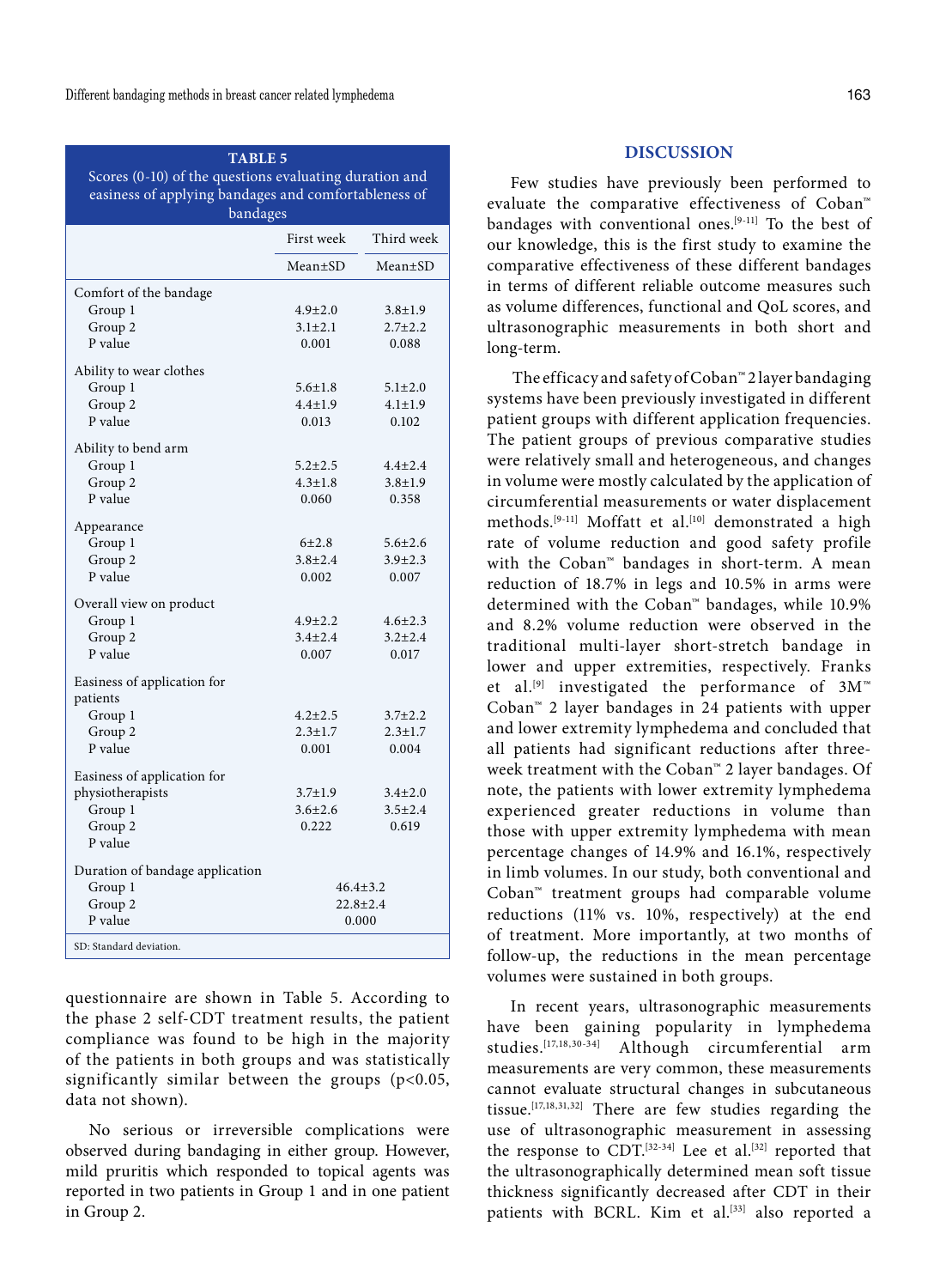higher reliability in the measurements of subcutaneous tissue and total soft tissue thickness than that of skin thickness measurement in 13 patients with BCRL. Sezgin Ozcan et al.<sup>[34]</sup> observed a significant reduction in the subcutis thickness of 16 patients with BCRL after CDT and found a significant correlation between limb percentage change volume and ultrasonographic subcutis thickness measurements. Similar to previous studies, there were more significant improvements in the subcutaneous tissue thickness changes than in skin thickness changes in our study groups. The improvements in subcutaneous measurements at all points and improvements in proximal skin thickness were sustained at two months of follow-up in both groups.

Lymphedema may have severe consequences in terms of functional and psychosocial aspects of life of an individual.[35,36] Specific tools for assessment of functional status in BCRL patients are still lacking in the literature. Therefore, we used the Q-DASH tool for functional disability, similar to previous studies.[5,37] We determined significant improvements in the functional status in both study groups, which were sustained up to two months. However, accurate information on health-related QoL outcomes among patients with BCRL is needed to determine the effectiveness of treatments on the point of view of patients. Most of previous studies used generic questionnaires which are limited in reflecting specific symptoms and difficulties of the patients with lymphedema.<sup>[38]</sup> In the current study, we used the LYMQOL-Arm questionnaire which is specifically developed for patients with upper extremity lymphedema. We observed a significant improvement in the QoL in terms of function, appearance, symptom, emotion, and general QoL in both study groups and all these improvements were sustained up to two months of follow-up.

The determination of comfortableness of different bandages by physiotherapists and patients' point of view is an important aspect. Morgan et al.<sup>[11]</sup> reported interviews from upper and lower lymphedema patients who previously used conventional multi-layer shortstretch bandages and, then, experienced Coban™ 2 layer bandaging systems. Their patients' points of view indicated that the Coban™ system was quicker and easier to apply which increased the extremity mobility and patient confidence and provided a sense of control and well-being.<sup>[11]</sup> In another study, Moffatt et al.<sup>[10]</sup> compared the duration of bandage application in conventional short-stretch bandaging versus Coban™ bandaging systems and reported

significant shorter duration in the latter bandaging than the conventional treatment group. In our study, we used a questionnaire to obtain the patients' and physiotherapists' point of view about the bandages. Comfort of the bandage, ability to don-on/don-off, patient satisfaction with appearance, and overall scores of the product were significantly better in the Coban™ bandage group than the conventional bandage group. In addition, bandage application time was approximately 46 min and 22 min in the conventional and Coban™ bandaging groups, respectively, indicating the short-duration and easiness of application in the Coban™ system. Although, in terms of costeffectiveness, the Coban™ bandaging system seems to be more expensive than the traditional short-stretch bandages, it can be attributed as a cost-effective method when the application of the Coban™ bandages twice a week, easiness of wearing clothes, and better functional capacities with less loss of working days are considered.

Nonetheless, there are also some limitations to this study. We were unable to assess the volumes with a more sensitive method such as a perometer or L-Dex bioimpedance spectroscopy; however previous studies indicated that circumferential measurements are in accordance with the perometer and/or L-Dex data in patients with BCRL.<sup>[39]</sup> In addition, we strengthened our data with ultrasonographic measurements which can be a promising imaging tool for diagnosis and follow-up.

In conclusion, the Coban™ 2 layer bandaging performed as a part of CDT twice a week for a total of three weeks can reduce the volume and improve the functional disability and impaired QoL, similar to conventional short-stretch multi-layer bandages, both in the short- and long-term. Treatment with this layer system enables a time-efficient, easy, and comfortable application of bandaging with increased mobility of the upper extremity. We believe that the results of this study would contribute to planning of the lymphedema treatment in clinical practice and we suggest the use of Coban™ 2 layer bandaging system as a part of CDT to perform an effective, time-efficient, and cost-effective treatment of BCRL.

#### **Declaration of conflicting interests**

The authors declared no conflicts of interest with respect to the authorship and/or publication of this article.

#### **Funding**

The authors received no financial support for the research and/or authorship of this article.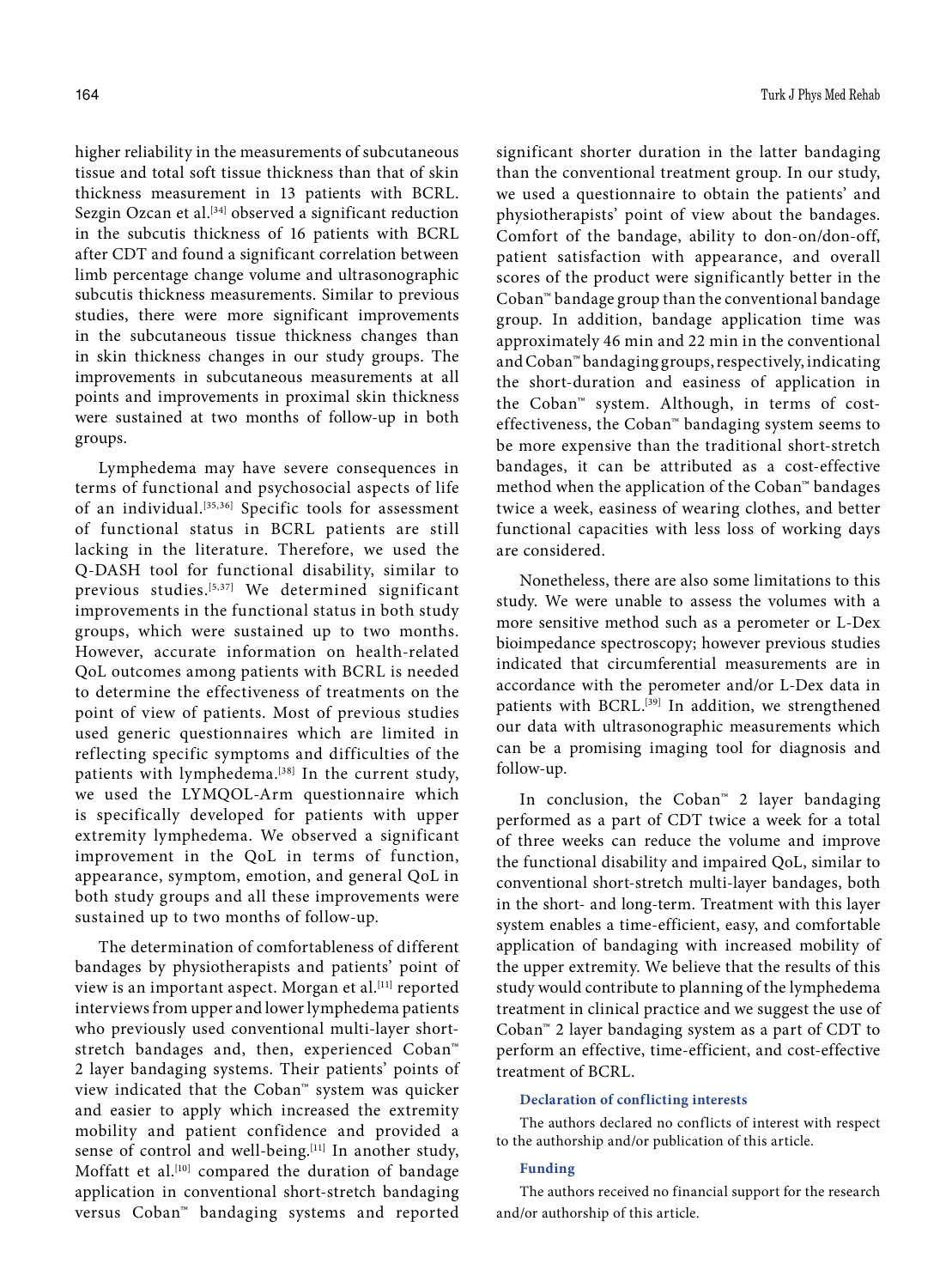## **REFERENCES**

- 1. Tandra P, Kallam A, Krishnamurthy J. Identification and management of lymphedema in patients with breast cancer. J Oncol Pract 2019;15:255-62.
- 2. Michelotti A, Invernizzi M, Lopez G, Lorenzini D, Nesa F, De Sire A, et al. Tackling the diversity of breast cancer related lymphedema: Perspectives on diagnosis, risk assessment, and clinical management. Breast 2019;44:15-23.
- 3. Anbari AB, Wanchai A, Armer JM. Breast cancer-related lymphedema and quality of life: A qualitative analysis over years of survivorship. Chronic Illn 2019:1742395319872796.
- 4. Zuther JE, Norton S. Pathology. In: Zuther JE, Norton S, editors. Lymphedema Management: The Comprehensive Guide for Practitioners. 3rd ed. Sttuttgard: Thieme Verlag; 2013. p. 45-126.
- 5. Sezgin Ozcan D, Dalyan M, Unsal Delialioglu S, Duzlu U, Polat CS, Koseoglu BF. Complex decongestive therapy enhances upper limb functions in patients with breast cancerrelated lymphedema. Lymphat Res Biol 2018;16:446-52.
- 6. Lasinski BB, McKillip Thrift K, Squire D, Austin MK, Smith KM, Wanchai A, et al. A systematic review of the evidence for complete decongestive therapy in the treatment of lymphedema from 2004 to 2011. PM R 2012;4:580-601.
- 7. Sayegh HE, Asdourian MS, Swaroop MN, Brunelle CL, Skolny MN, Salama L, et al. Diagnostic methods, risk factors, prevention, and management of breast cancerrelated lymphedema: past, present, and future directions. Curr Breast Cancer Rep 2017;9:111-21.
- 8. Executive Committee. The diagnosis and treatment of peripheral lymphedema: 2016 consensus document of the ınternational society of lymphology. Lymphology 2016;49:170-84.
- 9. Franks PJ, Moffatt CJ, Murray S, Reddick M, Tilley A, Schreiber A. Evaluation of the performance of a new compression system in patients with lymphoedema. Int Wound J 2013;10:203-9.
- 10. Moffatt CJ, Franks PJ, Hardy D, Lewis M, Parker V, Feldman JL. A preliminary randomized controlled study to determine the application frequency of a new lymphoedema bandaging system. Br J Dermatol 2012;166:624-32.
- 11. Morgan PA, Murray S, Moffatt CJ, Young H. The experience of patients with lymphoedema undergoing a period of compression bandaging in the UK and Canada using the 3M™ Coban™ 2 compression system. Int Wound J 2011;8:586-98.
- 12. Schuren J, Bernatchez SF, Tucker J, Schnobrich E, Parks PJ. 3M Coban 2 Layer Compression Therapy: Intelligent Compression Dynamics to Suit Different Patient Needs. Adv Wound Care (New Rochelle) 2012;1:255-8.
- 13. International Society of Lymphology. The diagnosis and treatment of peripheral lymphedema: 2013 Consensus Document of the International Society of Lymphology. Lymphology 2013;46:1-11.
- 14. Blaney JM, McCollum G, Lorimer J, Bradley J, Kennedy R, Rankin JP. Prospective surveillance of breast cancer-related lymphoedema in the first-year post-surgery: feasibility and comparison of screening measures. Support Care Cancer 2015;23:1549-59.
- 15. Ancukiewicz M, Russell TA, Otoole J, Specht M, Singer M, Kelada A, et al. Standardized method for quantification of developing lymphedema in patients treated for breast cancer. Int J Radiat Oncol Biol Phys 2011;79:1436-43.
- 16. Karges JR, Mark BE, Stikeleather SJ, Worrell TW. Concurrent validity of upper-extremity volume estimates: comparison of calculated volume derived from girth measurements and water displacement volume. Phys Ther 2003;83:134-45.
- 17. Mellor RH, Bush NL, Stanton AW, Bamber JC, Levick JR, Mortimer PS. Dual-frequency ultrasound examination of skin and subcutis thickness in breast cancer-related lymphedema. Breast J 2004;10:496-503.
- 18. Jeon Y, Beom J, Ahn S, Bok SK. Ultrasonographic Evaluation of Breast Cancer-related Lymphedema. J Vis Exp 2017;119:54996.
- 19. Koldas Dogan S, Ay S, Evcik D, Baser O. Adaptation of Turkish version of the questionnaire Quick Disability of the Arm, Shoulder, and Hand (Quick DASH) in patients with carpal tunnel syndrome. Clin Rheumatol 2011;30:185-91.
- 20. Hudak PL, Amadio PC, Bombardier C. Development of an upper extremity outcome measure: the DASH (disabilities of the arm, shoulder and hand) [corrected]. The Upper Extremity Collaborative Group (UECG). Am J Ind Med 1996;29:602-8.
- 21. Borman P, Yaman A, Denizli M, Karahan S, Özdemir O. The reliability and validity of Lymphedema Quality of Life Questionnaire-Arm in Turkish patients with upper limb lymphedema related with breast cancer. Turk J Phys Med Rehabil 2018;64:205-12.
- 22. Keeley V, Crooks S, Locke J, Veigas D, Riches K, Hilliam R. A quality of life measure for limb lymphoedema (LYMQOL). Journal of Lymphoedema 2010;5:26-37.
- 23. Shao Y, Zhong DS. Manual lymphatic drainage for breast cancer-related lymphoedema. Eur J Cancer Care (Engl) 2017;26:e12517.
- 24. Zuther JE. Treatment sequences. Treatment. In: Zuther JE, Norton S, editors. Lymphedema Management. The Comprehensive guide for practitioners. 4th ed. New York: Thieme; 2018. p. 311-2.
- 25. Zuther JE. Upper extremity bandaging. Application of compression bandages. In: Zuther JE, Norton S, editors. Lymphedema Management. The Comprehensive guide for practitioners. 4th ed. New York: Thieme; 2018. p. 408-12.
- 26. Available at: https://multimedia.3m.com/mws/ media/973854O/3m-coban-2-for-lymphoedema-poster-handand-arm-applications.pdf [Accessed: September 01, 2015]
- 27. Zhang L, Fan A, Yan J, He Y, Zhang H, Zhang H, et al. Combining manual lymph drainage with physical exercise after modified radical mastectomy effectively prevents upper limb lymphedema. Lymphat Res Biol 2016;14:104-8.
- 28. Brown JC, Cheville AL, Tchou JC, Harris SR, Schmitz KH. Prescription and adherence to lymphedema selfcare modalities among women with breast cancer-related lymphedema. Support Care Cancer 2014;22:135-43.
- 29. Partsch H, Clark M, Mosti G, Steinlechner E, Schuren J, Abel M, et al. Classification of compression bandages: practical aspects. Dermatol Surg 2008;34:600-9.